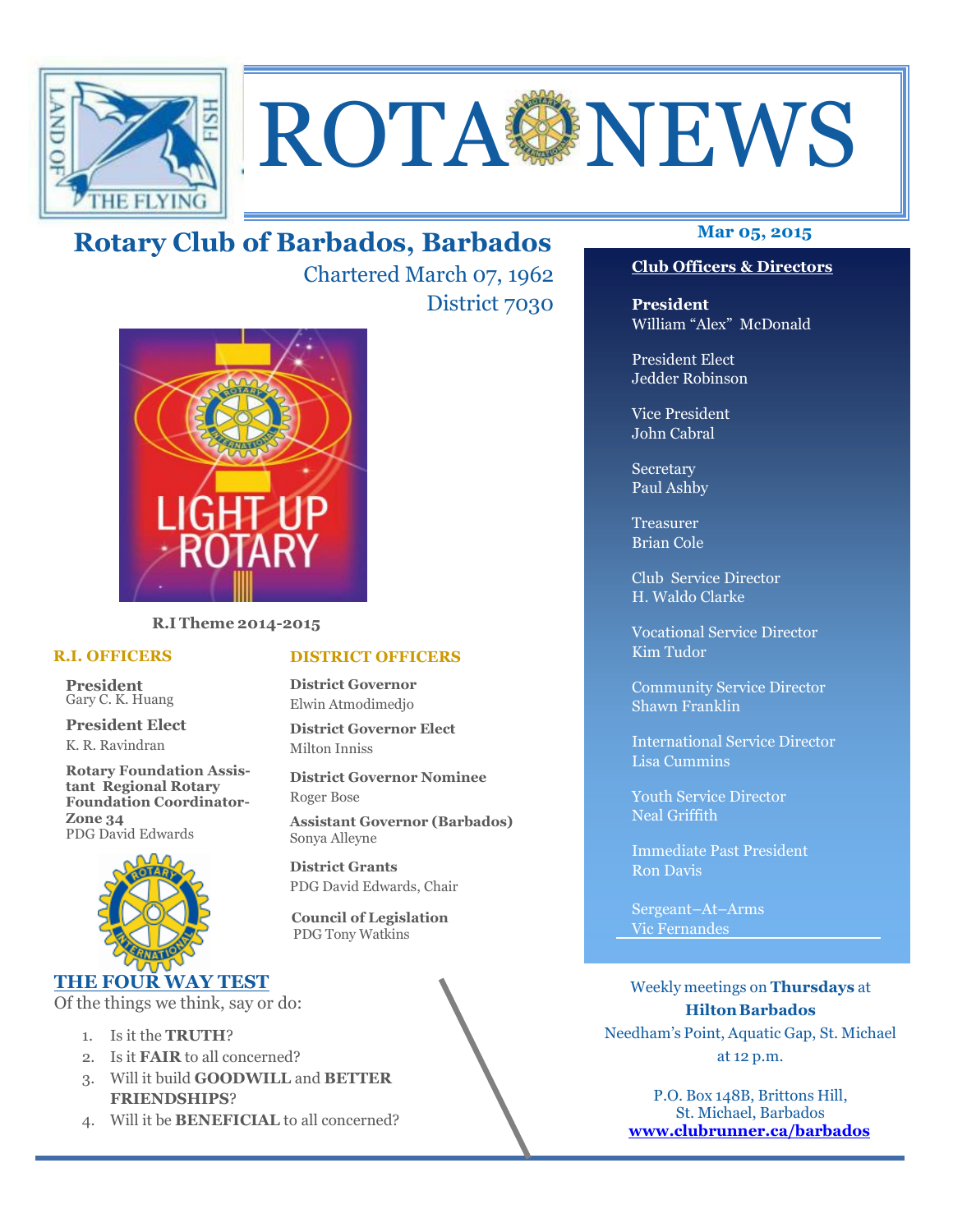#### **THE ROTARY CLUB OF BARBADOS WELCOMES ALL VISITING ROTARIANS AND GUESTS**

#### March - Literacy Month

*Who are the Founders of the Rotary Club Of Barbados - Our Story?* 

#### **How Rotary Came to Barbados! Our story since March 07, 1962 is captured on our website**

*The development of the Tourist Industry and Manufacturing in Barbados during the early sixties can be considered as the main reason for the birth of a Rotary* 



*Club. At that time, among the many visitors and business executives who visited, were Rotarians who were members of various clubs especially in the United States and they often queried whether there were any Rotary Clubs on the island at which they could attend in order to keep up their attendance and maintain their membership in their respective clubs.*

*It was in July 1961, that Paul Foster, the then manager of the Barbados Tourist Board (now the Barbados Tourism Authority) and Canadian, Tom McLaughlin, Manager of the Barbados Development Board, now Barbados Industrial Development Corporation (BIDC) both shared offices on the top floor of Cavan House on Lower Broad Street, The City.*

*It was an ordinary day in the lives of both men when McLaughlin walked into Foster's office and asked the question: "Why don't we start a Rotary Club in Barbados?"* 

### CANNON PAUL HYACINTH LASHLEY

**WITHIN THE WEEK the Family of Rotary in Barbados again gathered at the site of the first Anglican Cathedral in Barbados, now where St. Mary's is located in Bridgetown, to bid farewell to Rotarian Canon Paul H. Lashley who had died around 2:00 p.m. on Saturday, February 21, 2015. On Sunday, February 22 we had gathered to Celebrate Rotary Founder's Day (February 23).** 



**The Representation was led by President Alex along with Assistant Governor, PP Sonya Alleyne, who served as an usher to the Rotarians and their family.** 

**President Alex with Joyce, wife of Canon Paul @ Roger Small—Photographer** 

**A number of "older" Rotarians were present including Honorary Rotarians Sir Frank Blackman and Past Treasurer Horace King.** 

 **HMP Dodds. Past Presidents Sir Trevor, Andrew, Norman, Stanley and Erskine. Past Vice President David Walker, Past Secretary Joe Johnson, Past Chairs Patrick Hinds and Joel Brathwaite. Past President Michael was accompanied by his wife Emelda who along with Canon Paul, offered an Anglican Prison Ministry to** 

#### CANNON PAUL HYACINTH LASHLEY

**Following is a section of the Tribute presented by the daughters of Rotarian Canon Paul Lashley, Justice Nicola Byer & Dr. Michele Lashley** 

#### **The full presentation can be found on our website.**

Paul Hyacinth Lashley saw his glorious sunset on Saturday February  $21<sup>st</sup>$  2015 at about 2:00 p.m. when he decided that his God was calling him home.

In other circumstances we wear many hats but today I stand with my sister Nicola as daughters and we speak of the man we called Daddy.

Throughout his years he was alternatively called Hys, Uncle Hys, Canon Paul, Paul, daddy pops, Grandpa, poppies and with the birth of his last granddaughter Lauryn, just plain Pops.

Daddy started this life journey in Grenada and married in St Vincent to our mother Joyce "Ding" in 1959.

They migrated together to the UK and when he got the call to give his life and service in the church he entered Codrington College here in Barbados and left Mummy and myself for a few short years before we joined him here in Barbados when he was made a Deacon in 1966.

Daddy's early clergy years saw him in the parishes of St Philip then St Peter at All Saints church until 1974 and then back again to St Philip both as Rector until his official retirement in 1998.

We say official retirement because Dad never gave up his lifeblood, the priesthood , until late 2013 when his health started to fail him and we insisted that it was time that he no longer participate in active service and it was during this time and immediately before that he assisted in the St John Parish church circuit with short sojourns at St Luke and St Cyprian's .

His wit and ready humour touched all those he met. My friends always said that my dad made then laugh and that his sense of humour was infectious.

He was always a favourite among the older ladies who thought he was a riot. One of his favourite jokes was to remind everyone that since he was born on Jan 24<sup>th</sup> and got married on Jan  $31<sup>st</sup>$  he got married a week after he was born!!

#### ————————————————————————————— **The Sermon presented by Archbishop of the CPWI & Bishop of Barbados John Holder can also be found on our website**

**MEETING DETAILS - Thursday February 26 SAA - PP Vic Fernandes** 

- Attendance 52%
- **Raffle \$184.60**
- **Winner Director Neal**
- **Fines \$200.70**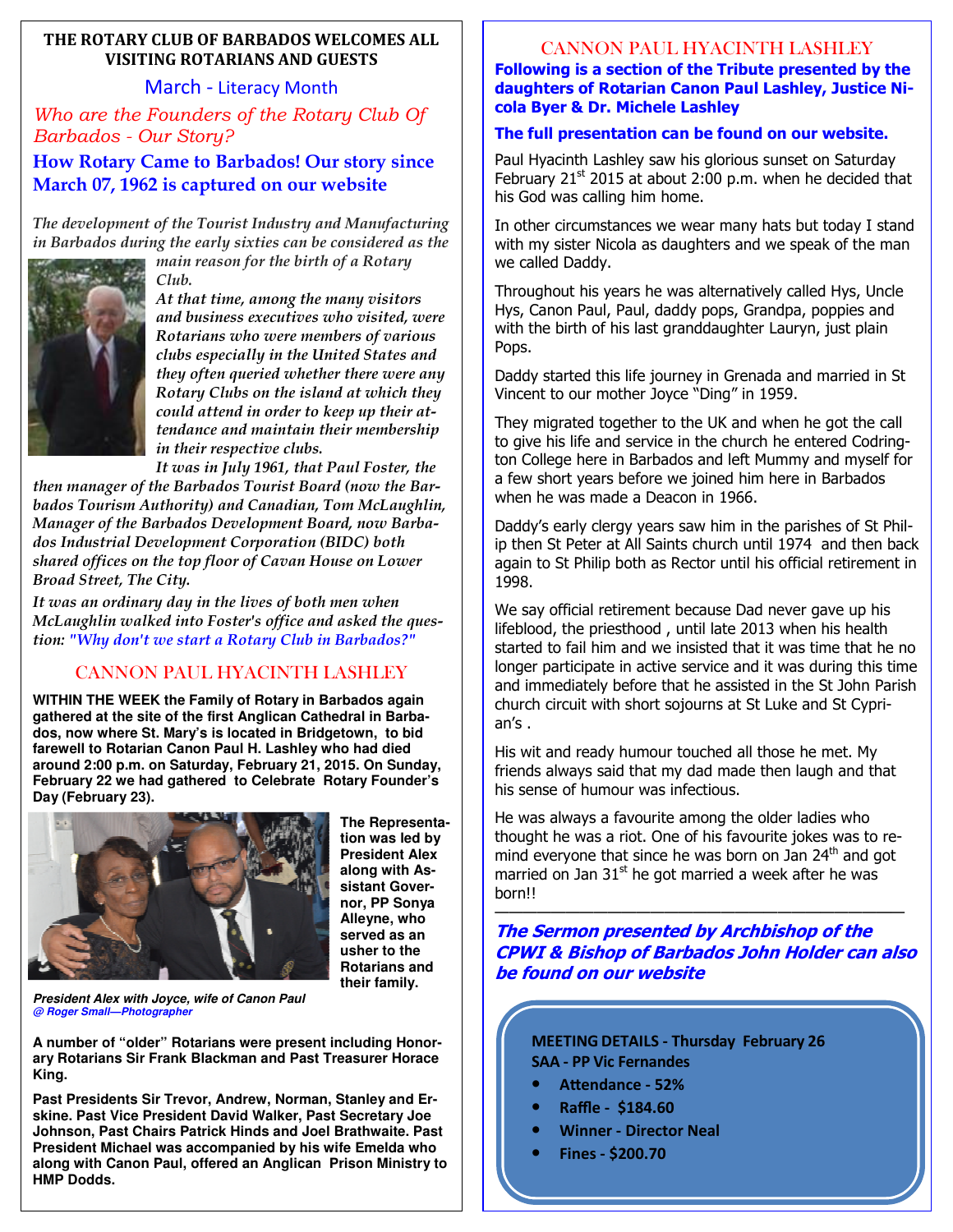#### **Today is a Business Meeting with Guest Speakers Alicia Simmons, Chair and Tara Collymore Co-Chair of the Planning Committee for the 29th Annual Rotaract District 7030 Conference which will be held in Barbados from May 21 to May 25, 2015.**

#### **Our Greeters are - PDG Anthony Watkins & PP Anthony Williams**

**PDG Tony** who is a Chartered Engineer holds an undergraduate degree in

Physics from the University of London and a Masters degree in Mechanical Engineering from McGill University (Montreal). His Classification is Electric Light & Power. Before retiring from the Barbados Light & Power Company where he spent 35 years, he was a member of The Barbados Association of Professional Engineers and the Barbados Information Society.



Tony joined the Rotary Club of Barbados in 1985 and has held the following posts: At the Club Level - Bulletin Editor for 3 years, 1987-1990,Club Secretary for 3 years,

1990-1993,Club Vice President in 1993-94,Club President in 1996-97 and Attendance Chairman for 15 years.

At the District Level - District Governor for District 7030, 2010-11,Assistant Governor for District 7030, 2001-02 and 2003-04,Conference Secretary for President Bill Huntley's Friendship Conference held in Barbados In 1994, Conference Secretary for two District Conferences in 1995 and 2001, District Secretary 2004-05,Chairman for World Community Service for District 7030,Chairman for Disaster Relief and Provided training at PETS for incoming Secretaries

At the Zone level - Sergeant-At- Arms and At the International level - District 7030 representative on Council of Legislation 2014-2016

Tony is a Paul Harris Fellow with twelve years of perfect attendance and has attended International Conventions in Melbourne, Australia 1993; Nice, France 1995; Buenos Aires, Argentina 2000; Barcelona, Spain 2002; Chicago, USA 2005; Montreal, Canada 2010; New Orleans, USA 2011 and Lisbon, Portugal in 2013. In addition Tony has attended very many District Conferences in Trinidad, Grenada, Barbados, Martinique, French Guiana and Suriname.

Tony and Helene (who is also a Paul Harris Fellow) have been married 49 years and have three sons and two grandchildren. Helene is also retired from teaching Accounting at a secondary school.

In addition to Rotary, Tony is also very active in duplicate bridge having represented Barbados at the National and International level. He was president of the Barbados Bridge League and is currently a Tournament Director for the Central American and Caribbean Bridge Federation as well as Master Point Registrar for the Zone.

#### **Past President C.A. "Tony" Williams** joined

the RCoB on Nov.27, 2003. His Classification is Commercial Banking. He has served in many capacities in the club as he continues to be actively involved. Offices held include: 2004-05 – Chairman Interact,- 2005-06. Chairman Interact. Accompanied students from the St. Michael School to M.U.N.A. (Model United Nations Assembly) in Trinidad. As 2006-07 Director Vocational Service he organised Rotary Talks to Schools and CEO Forum at UWI. For the Pride of Workmanship Awards (PoWA) recog-



nised were two persons from National Assistance Board and two persons from National Council on Substance Abuse. Continuing as Director Vocational Service 2007-08 he organised CEO forum. In PoWA four persons from Special Olympics were recognised. He organised Mini RYLA at Queens College for 30 students from various schools. He served as Secretary for 2008- 2010. For 2011-12 he served as President Elect and Chairman for Fund Raising.

As President for 2012-13 he refurbished two wards at the Geriatric Hospital. Also in that year Mini M.U.N. was started. For 2013-14 he served as Immediate Past President. Currently he serves on the Fellowship, PR, Vocational Service and Youth Committees with special interest in Interact And for 2015-16 he will be Vice President to Jedder. Tony was recognized with the Paul Harris Award in 2011. He is an active proponent of French Dominoes.

#### **HIGHLIGHTS OF THE FELLOWSHIP MEETING HELD ON FEB-RUARY 26, 2015**

 **club on MUN. Rtn. Don Austin bade farewell to the club as he would A moment of silence was observed for Canon Paul. Dir Lisa updated be relocating to St. Lucia.** 

#### **MEET OUR GUEST SPEAKERS FOR TODAY**

**Alicia Simmons is the Chairperson of the** Rotaract 2015 District Conference. She holds a BSc in Management and is currently pursuing a MSc. in Global Human Resources.

For the past eight  $(8)$  years she was a Claims Officer at one of the leading insurance companies in Barbados.

Alicia Simmons is the current Vice President of the Rotaract Club of Barbados West.



Her path to Rotaract was easy as she under-

stood the benefits of volunteering and service, and thus joined the Interact Club at her alma mater Frederick Smith (St. James Secondary School). 

After her first taste of the Rotary way, she went on to be one of the Charter members of the Rotaract Club of Barbados West.

In addition, her wish for Rotaract is to develop young budding professionals who are willing to assist in providing a positive impact to the community and by extension the region.

**Tara Collymore** is the Co-Chair for the 2015 Rotaract District conference. She is a Senior Tax Associate at one of the top four accounting firms globally. Her qualifications include a BSc (Hons), CGA, ACCA & CA. 



She also holds the positions of Food  $&$ Beverage Lead for the upcoming 29th Annual Rotaract District 7030 Conference

As a member of Rotaract South she is the Immediate Past President 2014-15. 

She served as President for 2013-14, Secretary for 2012-13 and Treasurer 2011-12.

She gives her reason for joining Rotaract - As a chartered member and Immediate Past President of the club, Tara has always had an interest in being a part of an organization where young professionals could come together and positivity contribute to society.

Her hope for the club, both at its inception and now, is that it continues to attract persons who genuinely wish to make an impact within the community as well as the wider Rotaract District of 7030

**——————————————————————-** 

#### **UPCOMING EVENTS**

**MUN 2015 continues. The program will run for six weeks from January 31, 2015 Follow on Facebook - It's Rotary in Barbados Model United Nations'** 

#### **INTERACT CLUB VISITS**

**COMMANDER WILLIE KIRTON - CHS - MAR 04 - 2:10 P.M.** 

**PAST CHAIR RON WILLIAMS - SMS - MAR 06 - 2:30 P.M.**  PAST PRESIDENT STAN - CHS - MAR 11 - 2:10 P.M.<br>PAST VP DAVID "POP" - SMS - MAR 13 - 2:30 P.M. PAST VP DAVID "POP" - SMS - MAR 13 - 2:30 P.M.<br>DIRECTOR YOUTH NEAL - SMS - MAR 13 - 2:30 P.M. **DIRECTOR YOUTH NEAL - SMS - MAR 13 - 2:30 P.M. PAST CHAIR MARIE - SMS - MAR 20 - 2:30 P.M.**